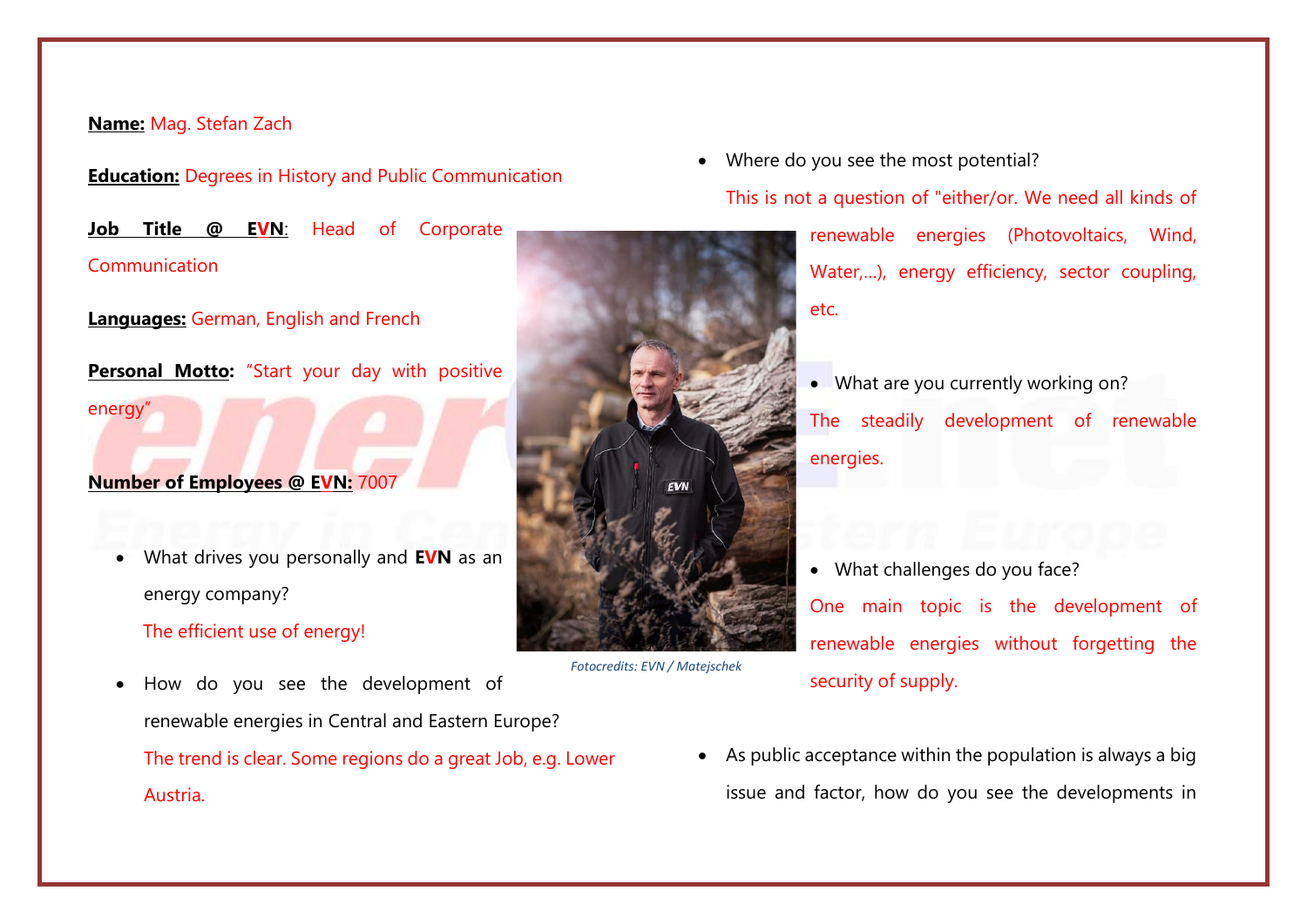Central and Eastern Europe concerning the realization of renewable energy projects?

There are hardly no projects without protesting residents, citizens' initiatives or NGOs. That effects our projects and the duration of proceedings enormously.

 In your experience, are there any peculiarities to pay special attention to when doing energy business in Central and Eastern European countries?

The energy business is in a continuous change. To act in an unstable environment is a challenge you have to cope with.



*Fotocredits: EVN / Matejschek*

 Which impacts from the current Covid19-Crisis do you expect for your activities or already suffer from? Until now, we could show that **EVN** is a crisis-proofed partner.

Nevertheless, the Covid19-Crisis brought us a boost in

digitalization, especially concerning customer interface and collaboration.

• What do you want everybody to know about EVN? That **EVN** is the owner of the safest Nuclear Power Plant in the world: the NPP Zwentendorf.

lesson learnt from doing energy projects you want to share with the audience?

Do you have an anecdote or a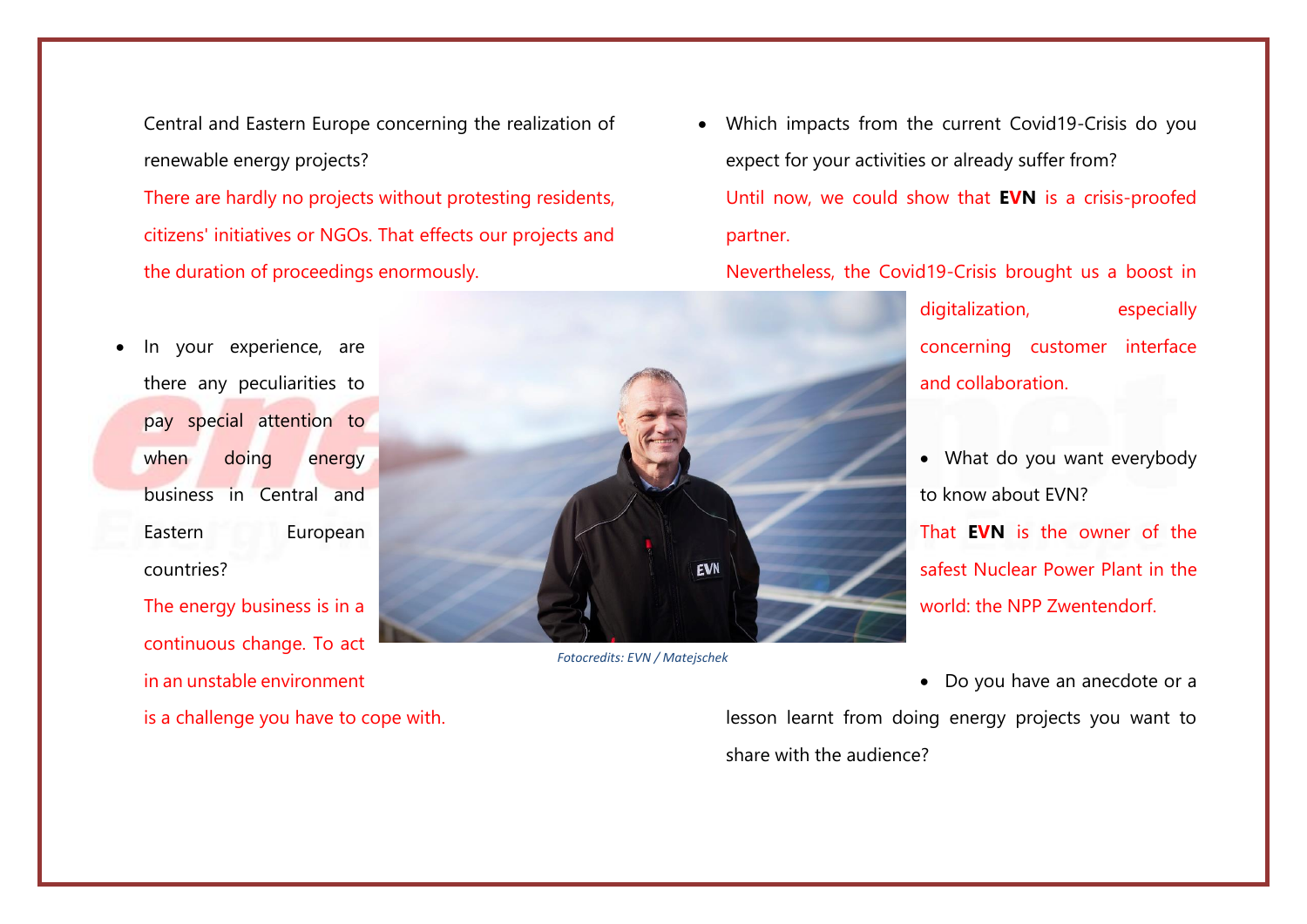Do not have a referendum after you have built a Nuclear Power Plant.

- If we do the interview again in five years, where does EVN stand then? What is your vision for the future? **EVN** will be more digital, more efficient and more sustainable.
- How does a day at the office usually look like for you? newspapers, mobile phone, coffee
- Can you describe to our readers a little bit what you do in your free time to relieve the stress of everyday working life?

Running, running, running.

*Thank you very much for the interview and your time!*

If you would like to find out more about the company and its businesses please visit [EVN Group](https://www.evn.at/EVN-Group.aspx?lang=en-US)

**Sun power instead of nuclear power:** You want to see what a great attraction **EVN** has turned the former Zwentendorf nuclear power plant into. Then you can't afford to miss out on a visit. More information is available [here...](http://www.zwentendorf.com/en/)

If you like, what we are doing and want to stay informed about renewable energies development in CEE countries please look at:

<https://www.enercee.net/>

And

Subscribe to our newsletter here:

<https://www.enercee.net/newsletter-registration>